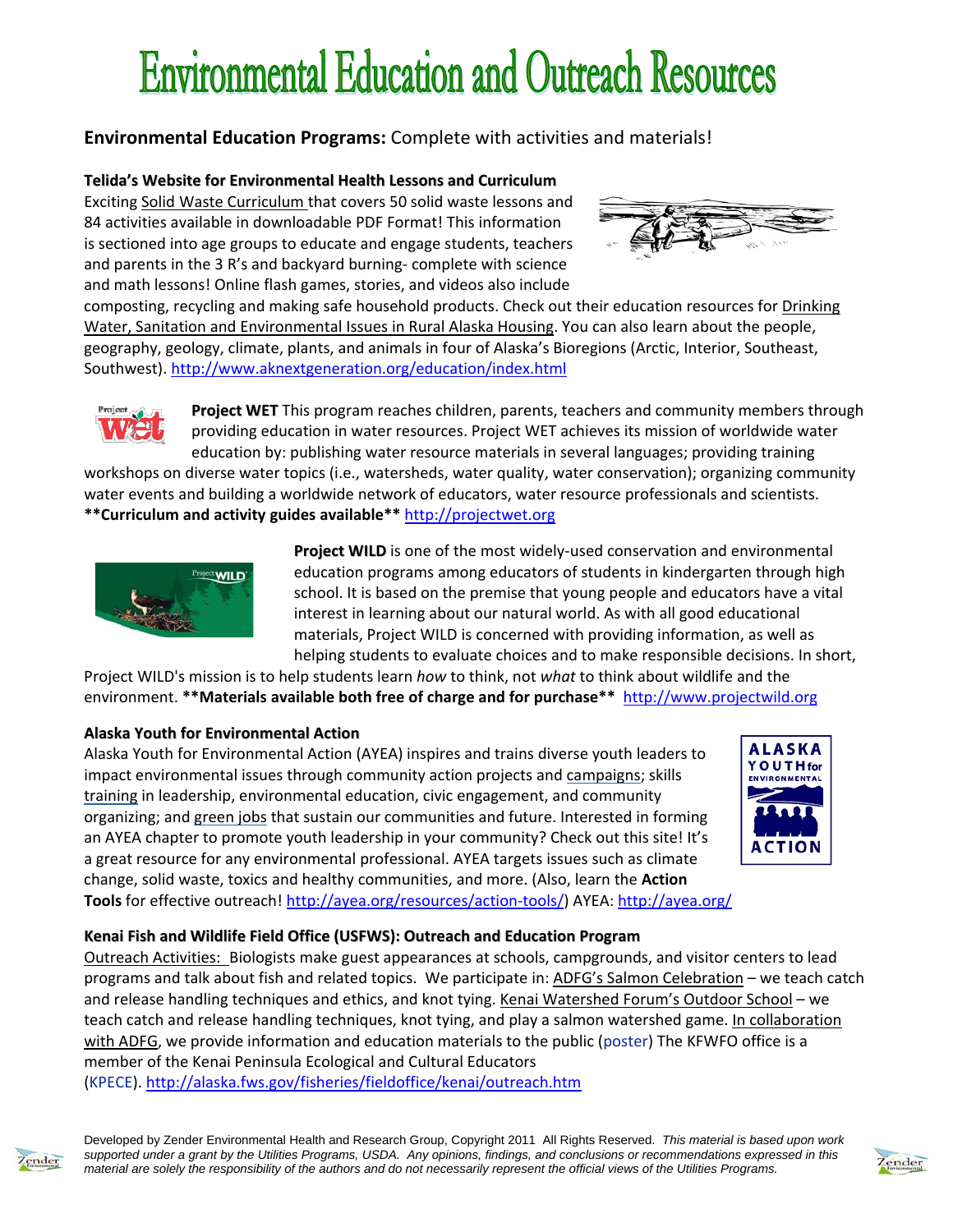

**University of Alaska, Fairbanks: "Drum Beats: We Will Live"** This is a program that provides post‐secondary certificates and the Associate of Science degree. *Drum Beats: We Will Live Well* funds a consortium of programs from five rural, Alaska Native‐serving extended campuses of the College of Rural and Community Development (CRCD) and the Cooperative Extension Service of the University of Alaska Fairbanks. Drum Beats helps Alaska Natives earn degrees in the USDA disciplines of plant sciences, animal sciences, veterinary medicine and environmental studies. The Drum Beats Consortium is comprised of four (4) certificate programs that have been developed with the generous

support of USDA: High Latitude Range Management (HLRM) out of the Northwest Campus in Nome; Veterinary Science (VTS) out of the Interior‐Aleutians Campus in Fairbanks and the Chukchi Campus in Kotzebue; Environmental Studies (ENVI) out of the Bristol Bay Campus in Dillingham; and Ethnobotany (EBOT) out of the Kuskokwim Campus in Bethel. http://www.uaf.edu/drumbeats/

# **COMMUNITY‐BASED Programs for Environmental Education and Outreach:**

**Keep Alaska Beautiful‐ Southeast** is a local, non‐profit organization dedicated toward educating and encouraging individuals to take greater responsibility for improving their environment by focusing on the improvement of litter and marine debris. http://www.ecalaska.org/kabse/

> **Sustain Angoon** is a community program in Alaska geared to educate and encourage Tribal members and other rural residents to take action and save energy. These efforts have shown people how to use electricity and heating wisely and efficiently, and save money for our families. http://www.sustainangoon.org/

## **7 Generations Training**

**<sup>幽Sustain Angoon**</sup>

This training teaches participants a community‐based approach for identifying, prioritizing, planning and managing environmental issues such as drinking water, wastewater, solid waste, fuel tank farms, air, energy and climate, etc. Check out their schedule for training near you. http://www.anthc.org/chs/ces/hve/7‐generations.cfm



**Rural Alaska Examples of Education and Outreach from the Zendergroup site:**

http://www.zendergroup.org/docs/comm\_involv\_AK.pdf

## **ENVIRONMENTAL WEBSITES:**

## **Alaska Environmental Exchange**

A **new website** provided by Ketchikan Indian Association and Central Council of Tlingit and Haida. Here you can find up to date information on trainings, events, news, Tribal contacts and other resources, complete with an "Environmental Exchange Library" to keep you in the know! http://alaskaee.com/index.htm

#### **Alaska Science Outreach**

An Alaska‐based site containing informational and educational resources for environmental sciences: from plants and animals of conservation concern, to coastal studies, mineral extraction education, water resources, climate change and more! http://www.alaskascienceoutreach.com/

## **Tribal Air Quality in Alaska**

Tribes in Alaska face unique challenges to protecting air quality and reducing health risks in their communities. This EPA website addresses air quality issues with fact sheets, videos and an Alaska Tribal Air Toolkit! A must‐see… http://yosemite.epa.gov/R10/TRIBAL.NSF/programs/tribalairalaska



Developed by Zender Environmental Health and Research Group, Copyright 2011 All Rights Reserved. *This material is based upon work supported under a grant by the Utilities Programs, USDA. Any opinions, findings, and conclusions or recommendations expressed in this material are solely the responsibility of the authors and do not necessarily represent the official views of the Utilities Programs.*